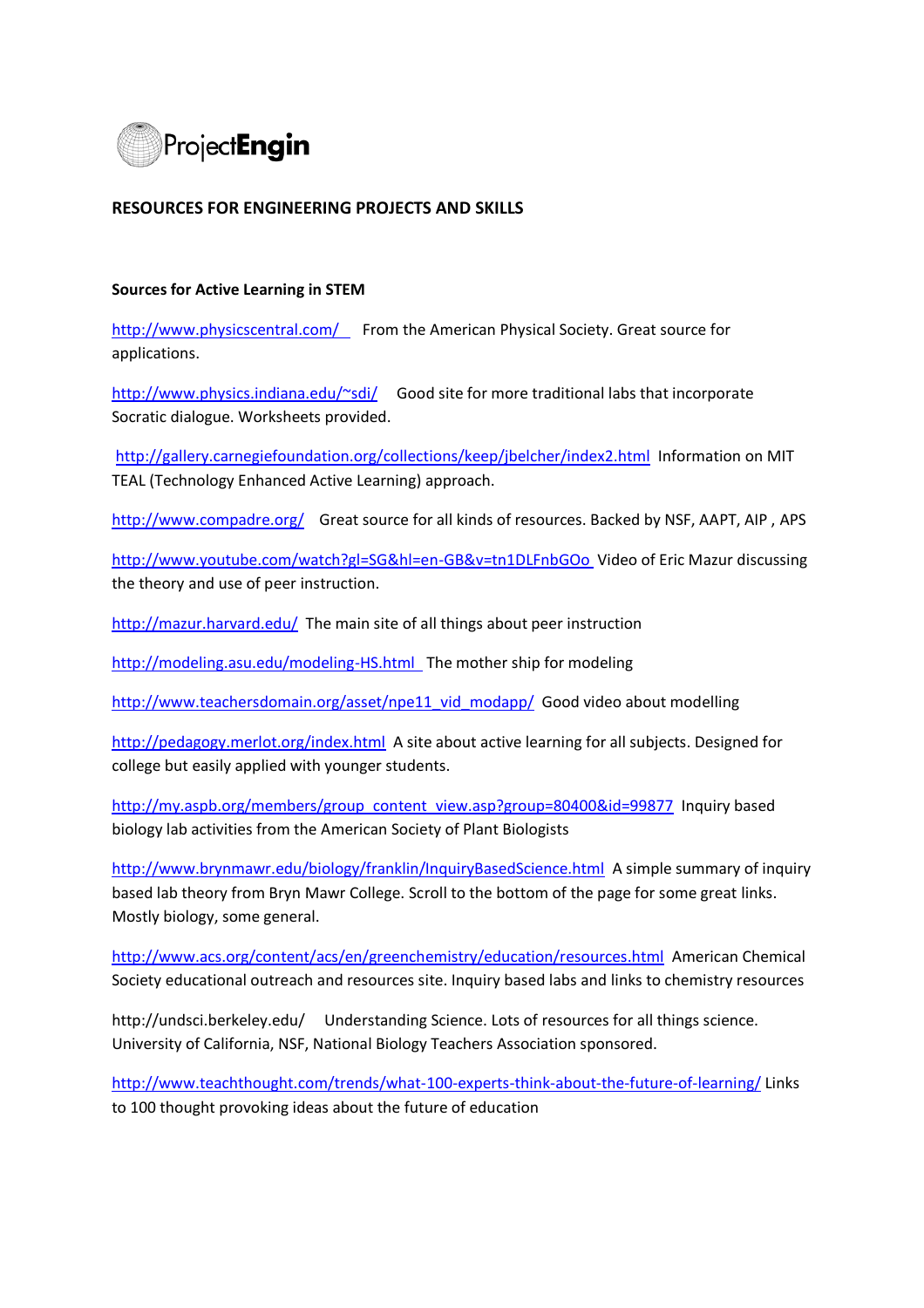http://www.aaas.org/programs/education/ American Academy for the Advancement of Science. Lots of resources. Project 2061 site has info on common student misconceptions in various areas of science.

<http://flippedlearning.org/site/default.aspx?PageID=1>Popular website for flipped learning resources.

<http://www.ascd.org/research-a-topic/understanding-by-design-resources.aspx>ASCD links to Understanding by Design resource

# **GENERAL RESOURCES FOR ENGINEERING LESSON PLANS AND PROJECTS**

- 1. American Society for Engineering Education (ASEE) Engineering Go For It website. Lesson plans, additional resources, links. <http://teachers.egfi-k12.org/>
- 2. Engineering the Future Boston Museum of Science and National Center for Technological Literacy (NCTL). Full year curriculum, reasonably priced training, mapped to standards. Good basic textbooks and workbooks. <http://www.mos.org/etf/>
- 3. Teach Engineering The *TeachEngineering* digital library provides teacher-tested, standardsbased engineering content for K-12 teachers. Engineering lessons connect real-world experiences with curricular content already taught in K-12 classrooms. Mapped to educational content standards. <http://www.teachengineering.com/index.php>
- 4. National Center for Engineering and Technology Education(NCETE) NSF funded collaboration of technology and engineering resources. <http://ncete.org/flash/index.php>
- 5. International Technology and Engineering Education Association (ITEEA) Lots of resources and publications. ITEEA has developed the Engineering by Design curriculum units which are available on CDs from their website. Conference in March has a wide range of presentations, workshops and resources available. <http://www.iteaconnect.org/>
- 6. Try Engineering IBM and IEEE have collaborated to develop this site designed to introduce engineering careers, skills and projects to pre-college students. Lesson plans, interactive and student information are all well thought out. <http://www.tryengineering.org/>
- 7. Copper-Hewitt National Design Museum (part of the Smithsonian) Terrific site for educator resources focused on engineering design. Appeals to the creative part on many students. <http://www.educatorresourcecenter.org/index.aspx>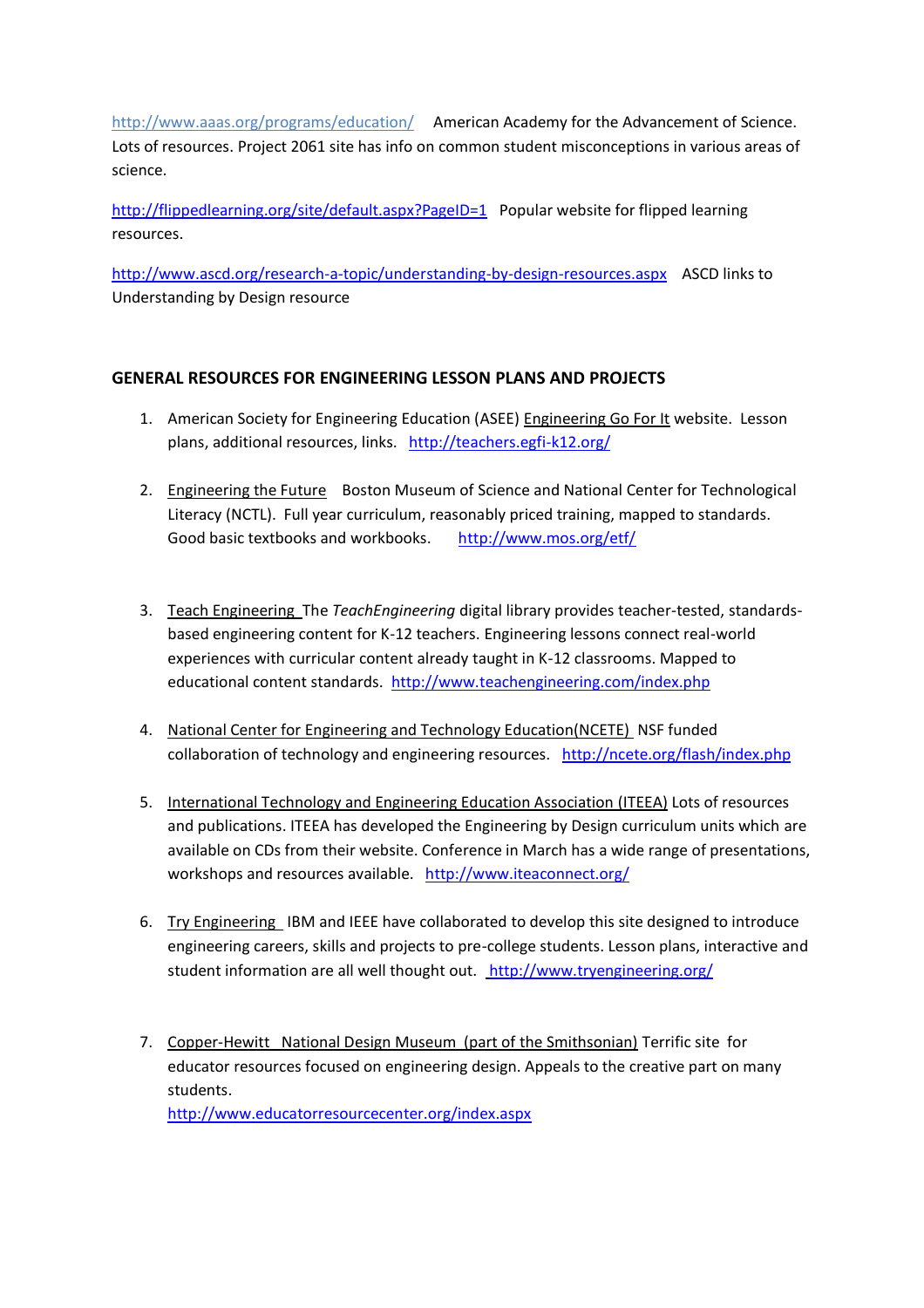- 8. American Society of Mechanical Engineers (ASME) educational outreach. Links to activities, plans, lots of background material. <http://www.asme.org/Education/PreCollege/TeacherResources/>
- 9. Stanford D lab K-12 resource site <http://www.k12lab.org/>

 10. Download Bootcamp Bootleg from Stanford D- School. Lots of great ideas for idea generation. Easy to follow. http://dschool.stanford.edu/use-our-methods/

## **Links for Engineering Based Projects/Units**

#### **Math**

Pollution [http://www.ciese.org/curriculum/vectors/project\\_information.html](http://www.ciese.org/curriculum/vectors/project_information.html)

Geodesics

<http://wveis.k12.wv.us/teach21/public/project/Guide.cfm?upid=3483&tsele1=2&tsele2=117>

#### Architecture

<http://wveis.k12.wv.us/teach21/public/project/Guide.cfm?upid=3621&tsele1=2&tsele2=195>

Packaging [http://www.wepan.org/associations/5413/files/MTCpackaging9\\_10d.pdf](http://www.wepan.org/associations/5413/files/MTCpackaging9_10d.pdf)

GPS/Coordinate Systems

[http://www.teachengineering.org/view\\_activity.php?url=collection/uoh\\_/activities/uoh\\_dig\\_mappi](http://www.teachengineering.org/view_activity.php?url=collection/uoh_/activities/uoh_dig_mapping_activity1/uoh_dig_mapping_activity1.xml) [ng\\_activity1/uoh\\_dig\\_mapping\\_activity1.xml](http://www.teachengineering.org/view_activity.php?url=collection/uoh_/activities/uoh_dig_mapping_activity1/uoh_dig_mapping_activity1.xml)

Mapping GIS

[http://www.teachengineering.org/view\\_curricularunit.php?url=collection/uoh\\_/curricular\\_units/uo](http://www.teachengineering.org/view_curricularunit.php?url=collection/uoh_/curricular_units/uoh_dig_mapping_curricularunit/uoh_dig_mapping_curricularunit.xml) h dig mapping curricularunit/uoh dig mapping curricularunit.xml

## Linear Functions Engineers use

[http://www.teachengineering.org/view\\_curricularunit.php?url=collection/van\\_/curricular\\_units/van](http://www.teachengineering.org/view_curricularunit.php?url=collection/van_/curricular_units/van_linear_eqn/van_linear_eqn_currunit.xml) linear eqn/van\_linear\_eqn\_currunit.xml

## **Chemistry**

Materials <http://www.tryengineering.org/lessons/nanowaterproofing.pdf>

Plastics [http://www.tryengineering.org/lesson\\_detail.php?lesson=2](http://www.tryengineering.org/lesson_detail.php?lesson=2)